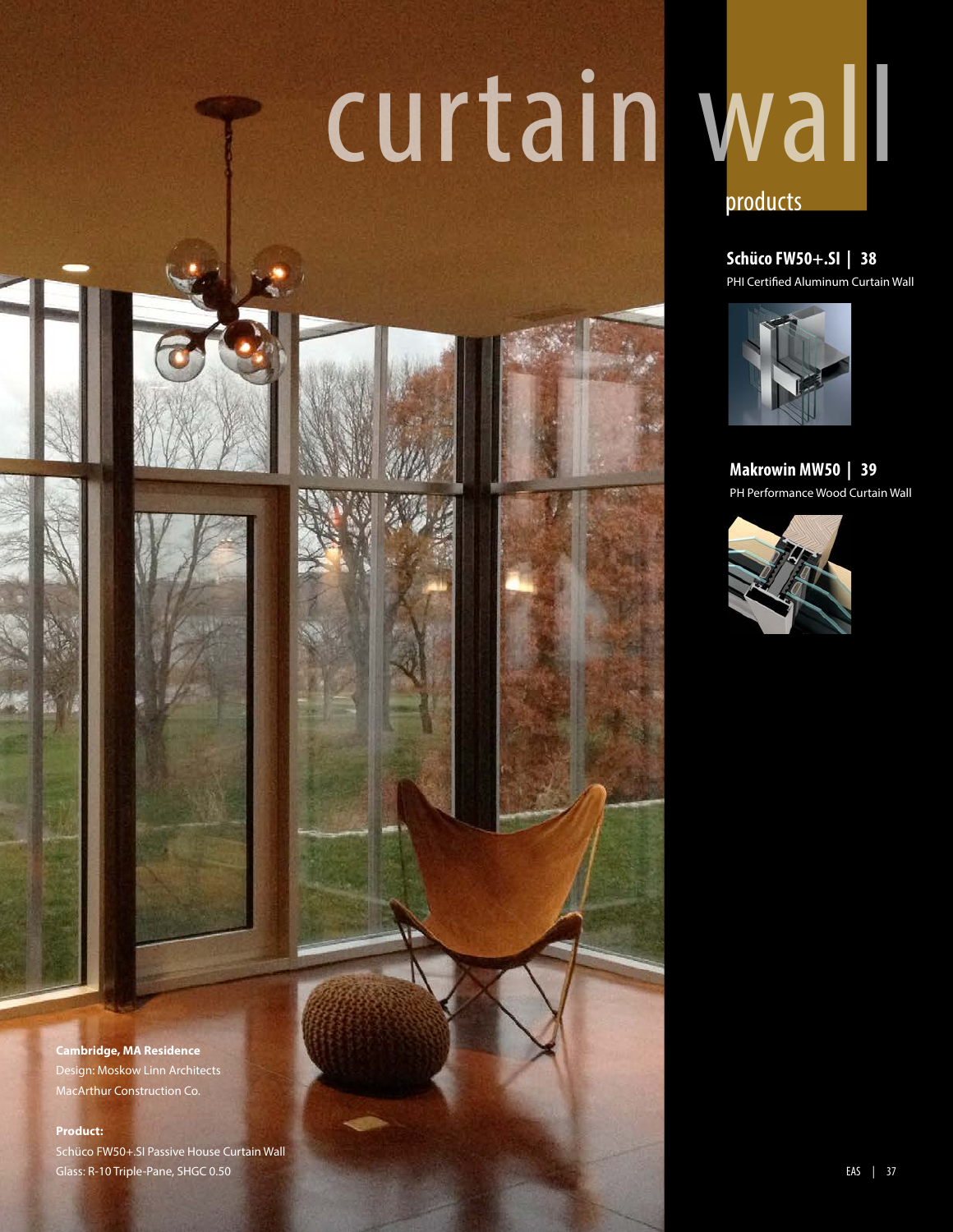# **Schüco FW50+.SI Curtain Wall**

Passive House Certified Aluminum Curtain Wall



Schüco FW50+.SI with Passive House Certificate





### **The newly developed FW50+.SI (Super Insulated) version of the aluminum mullion/ transom construction is the most efficient curtain wall system in the world.**

The isolator design uses super-insulating materials to reduce thermal transfer via the frame. Inward-facing reflective surfaces on the pressure plates also contribute to the outstanding  $\mathsf{U}_\mathsf{f}$  value of up to 0.78 W/(m2K), including the fasteners. The system achieves this value for the Passive House (PH) certified version with a glazing thickness of 48 mm.

As part of Passive House Institute (PHI) certification, the system meets the PH comfort criterion of  $U_{\text{cur}} \leq 0.80 \text{ W/(m2K)}$  and satisfies the PH requirements with outstanding thermal insulation. The PHI calculated and certified the profile in accordance with the latest criteria for certifying façade systems, using triple insulating glazing ( $U_g = 0.70$  W/(m<sup>2</sup>.K)) with a façade module of 1.20 m x 2.50 m. EAS offers the FW50+.SI system with glazing up to  $U_g = 0.50$  W/ (m2 .K), enabling PH designers to exceed the PHI performance standard and provide their clients with living spaces with more glazing area.

### **Glass Roofs and Skylights**

The FW50+ curtain wall was designed for both vertical wall and overhead glass roof applications. The overhead curtain wall system is specifically designed for horizontal condensation management, snow-load strength and design flexibility. The FW50 mullions are available in depths from 85 mm to 250 mm (3.3 in - 10 in) to satisfy even the most demanding structural loads.

| <b>Parameters</b>                 |                                             |
|-----------------------------------|---------------------------------------------|
| Frame depth                       | $85 - 250$ mm<br>$3.35 - 9.84$ in           |
| Frame face width                  | $50 \text{ mm}$<br>$2$ in                   |
| Thermal insulation $U_{\epsilon}$ | $0.78 W/(m^2)$ .K)<br>0.133 Btu/(hr.ft2.°F) |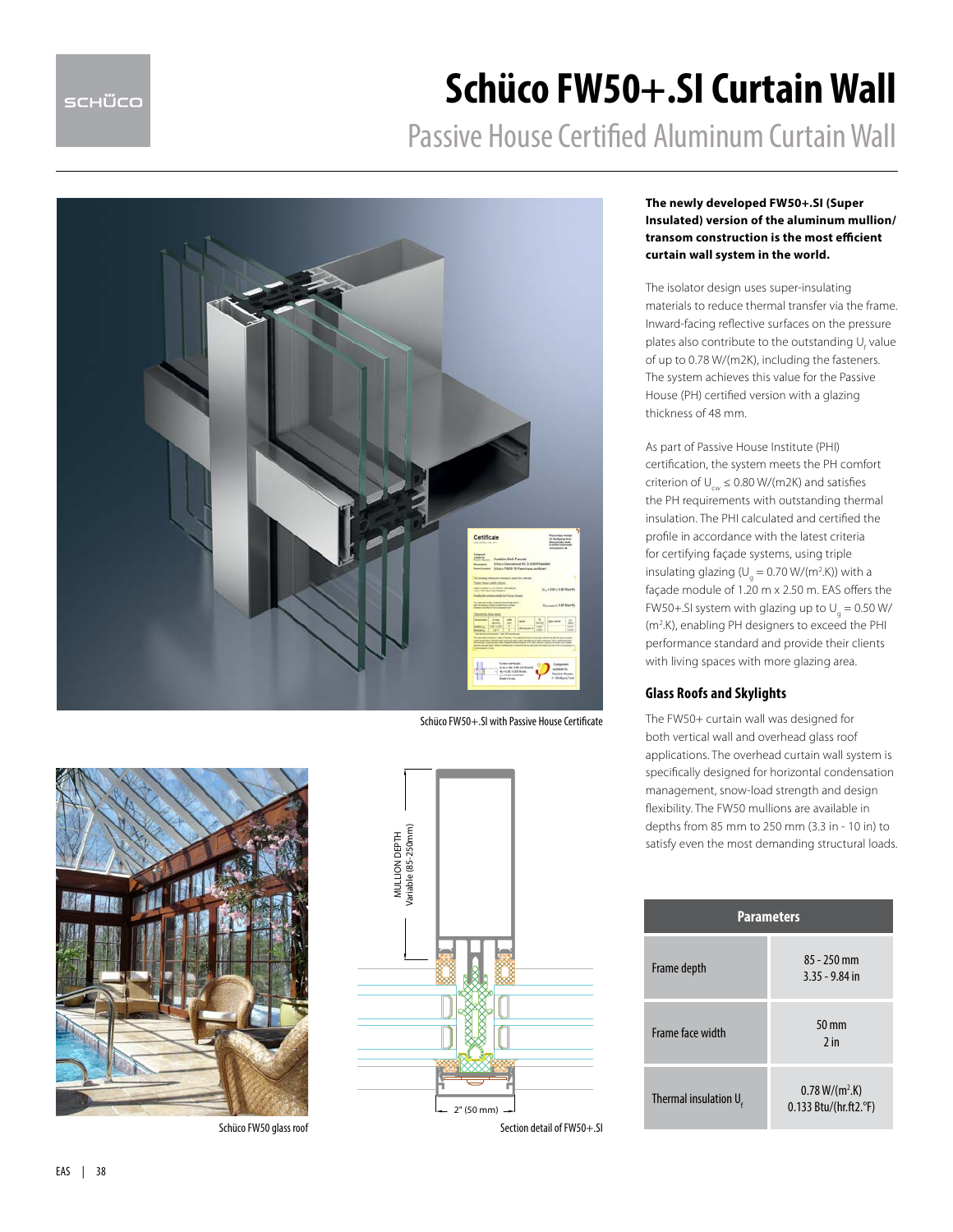

## **Makrowin MW50 Curtain Wall**

High Efficiency Wood/Aluminum Curtain Wall System



Makrowin MW50 Wood/Aluminum Curtain Wall

**The MW50 wood curtain wall is an excellent choice for architects who want to create large expanses of floor-to-ceiling glass while maintaining the warm look of natural wood. Handcrafted from multiple layers of top grade solid wood, the curtain wall mullions provide exceptional strength and dimensional stability.**

The glazing bar utilizes the best designs inherited from the world of aluminum curtain walls. The isolator design uses super-insulating materials to reduce thermal transfer via the frame and virtually eliminates condensation near wood surfaces.

The MW50 mullions have a face width of 50 mm (2 in) and are available in various depths to satisfy the requirements of differing structural loads.

### **Glass up to R-14, SHGC=0.62**

Partnering with Saint Gobain Glass, we use the most innovative glass substrates in the world. Our triple-pane glass reaches up to R-14 and SHGC=0.62, giving PH designers greater flexibility when modeling projects in PHPP.



MW50 Curtain Wall with Natural Stain Finish



MW50 Horizontal Transom

| <b>Parameters</b> |                                   |
|-------------------|-----------------------------------|
| Frame depth       | $85 - 250$ mm<br>$3.35 - 9.84$ in |
| Frame face width  | 50 mm<br>$2$ in                   |